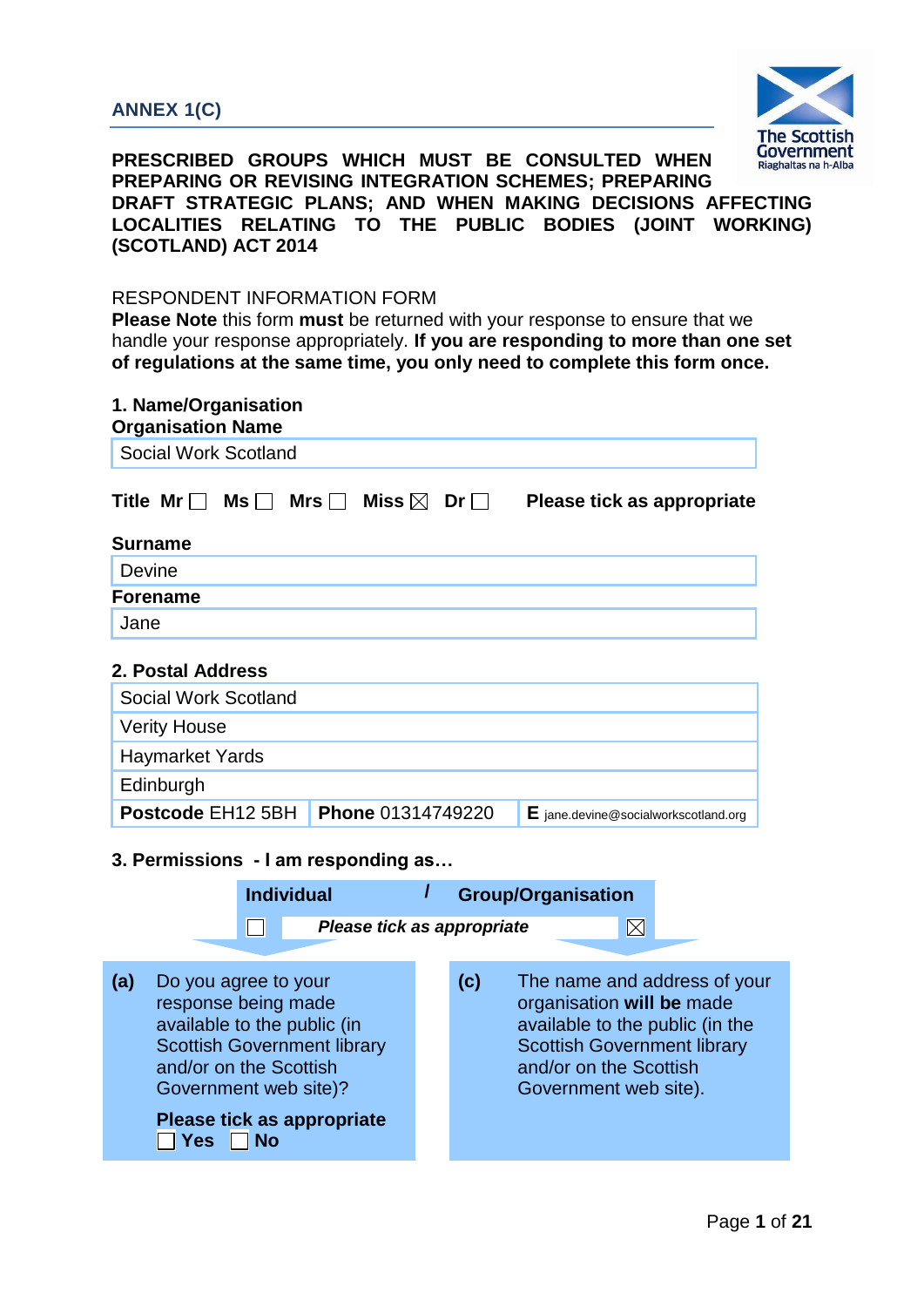| (b) | Where confidentiality is not<br>requested, we will make your<br>responses available to the<br>public on the following basis |        | Are you content for your<br>response to be made<br>available?                                                                                                                                                                                                                                                                                 |  |
|-----|-----------------------------------------------------------------------------------------------------------------------------|--------|-----------------------------------------------------------------------------------------------------------------------------------------------------------------------------------------------------------------------------------------------------------------------------------------------------------------------------------------------|--|
|     | <b>Please tick ONE of the</b><br>following boxes                                                                            |        | Please tick as appropriate<br>$\boxtimes$ Yes<br><b>No</b>                                                                                                                                                                                                                                                                                    |  |
|     |                                                                                                                             |        |                                                                                                                                                                                                                                                                                                                                               |  |
|     | Yes, make my response,<br>name and address all<br>available                                                                 | H      |                                                                                                                                                                                                                                                                                                                                               |  |
|     |                                                                                                                             | or     |                                                                                                                                                                                                                                                                                                                                               |  |
|     | Yes, make my response<br>available, but not my<br>name and address                                                          | П      |                                                                                                                                                                                                                                                                                                                                               |  |
|     |                                                                                                                             | or     |                                                                                                                                                                                                                                                                                                                                               |  |
|     | Yes, make my response<br>and name available, but<br>not my address                                                          | $\Box$ |                                                                                                                                                                                                                                                                                                                                               |  |
|     |                                                                                                                             |        |                                                                                                                                                                                                                                                                                                                                               |  |
| (d) | to this consultation exercise?<br>Please tick as appropriate                                                                |        | We will share your response internally with other Scottish Government<br>policy teams who may be addressing the issues you discuss. They may<br>wish to contact you again in the future, but we require your permission to do<br>so. Are you content for Scottish Government to contact you again in relation<br>$\boxtimes$ Yes<br><b>No</b> |  |
|     |                                                                                                                             |        |                                                                                                                                                                                                                                                                                                                                               |  |
|     | 4. Additional information - I am responding as:<br>Please tick as appropriate                                               |        |                                                                                                                                                                                                                                                                                                                                               |  |
| 1.  | <b>NHS Health Board</b>                                                                                                     |        |                                                                                                                                                                                                                                                                                                                                               |  |
| 2.  | <b>Other NHS Organisation</b>                                                                                               |        |                                                                                                                                                                                                                                                                                                                                               |  |
| 3.  | <b>General Practitioner</b>                                                                                                 |        |                                                                                                                                                                                                                                                                                                                                               |  |
|     |                                                                                                                             |        |                                                                                                                                                                                                                                                                                                                                               |  |
| 4.  | <b>Local Authority</b>                                                                                                      |        |                                                                                                                                                                                                                                                                                                                                               |  |
| 5.  | Other statutory organisation                                                                                                |        |                                                                                                                                                                                                                                                                                                                                               |  |
| 6.  | Third sector care provider organisation                                                                                     |        |                                                                                                                                                                                                                                                                                                                                               |  |

**8.** Representative organisation for professional group **gives 9. Representative organisation for staff group e.g. trade union 10. Education / academic group**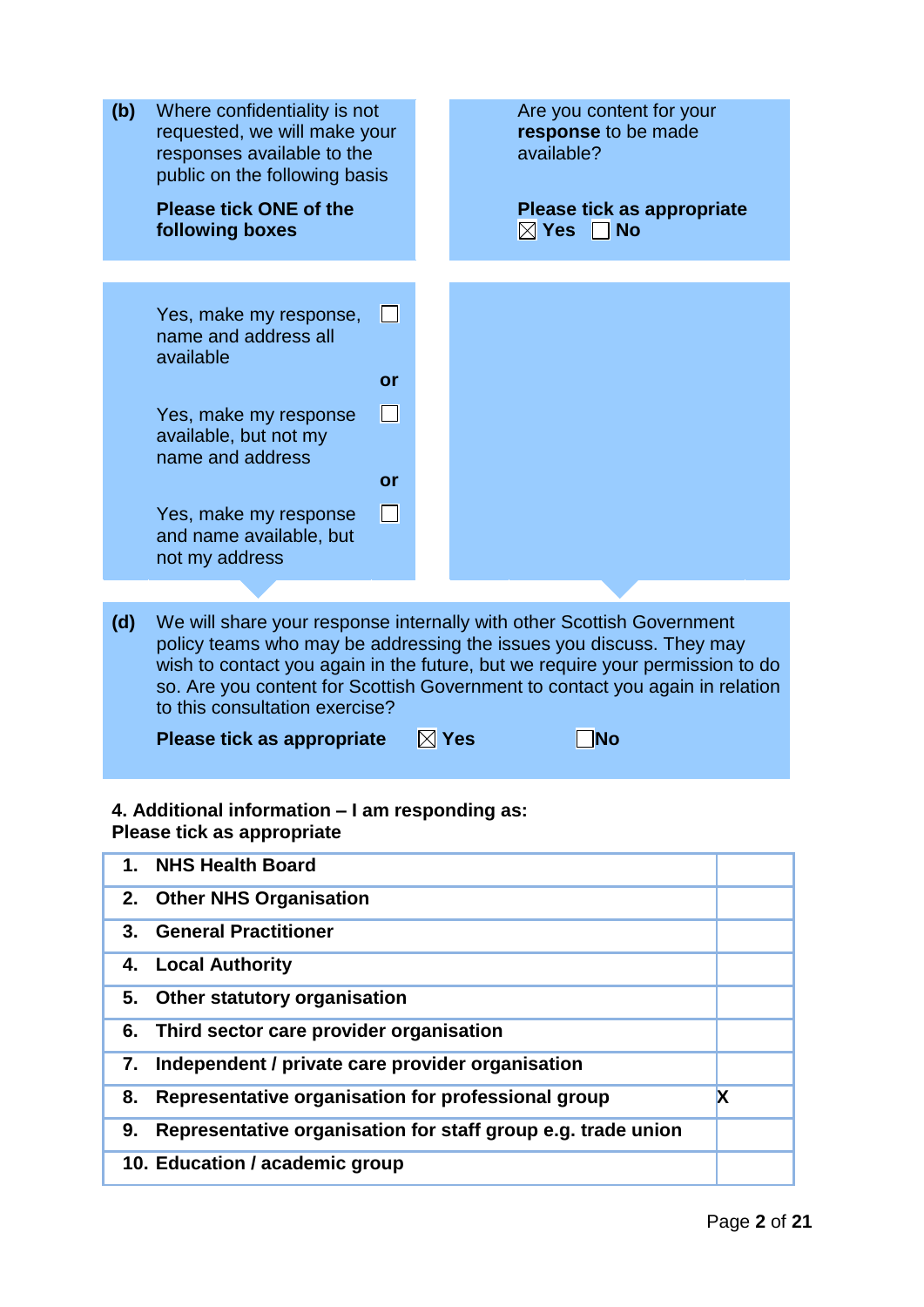| 11. Representative group for patients / care users |  |
|----------------------------------------------------|--|
| 12. Representative group for carers                |  |
| 13. Patient / service user                         |  |
| 14. Carer                                          |  |
| 15. Other – please specify                         |  |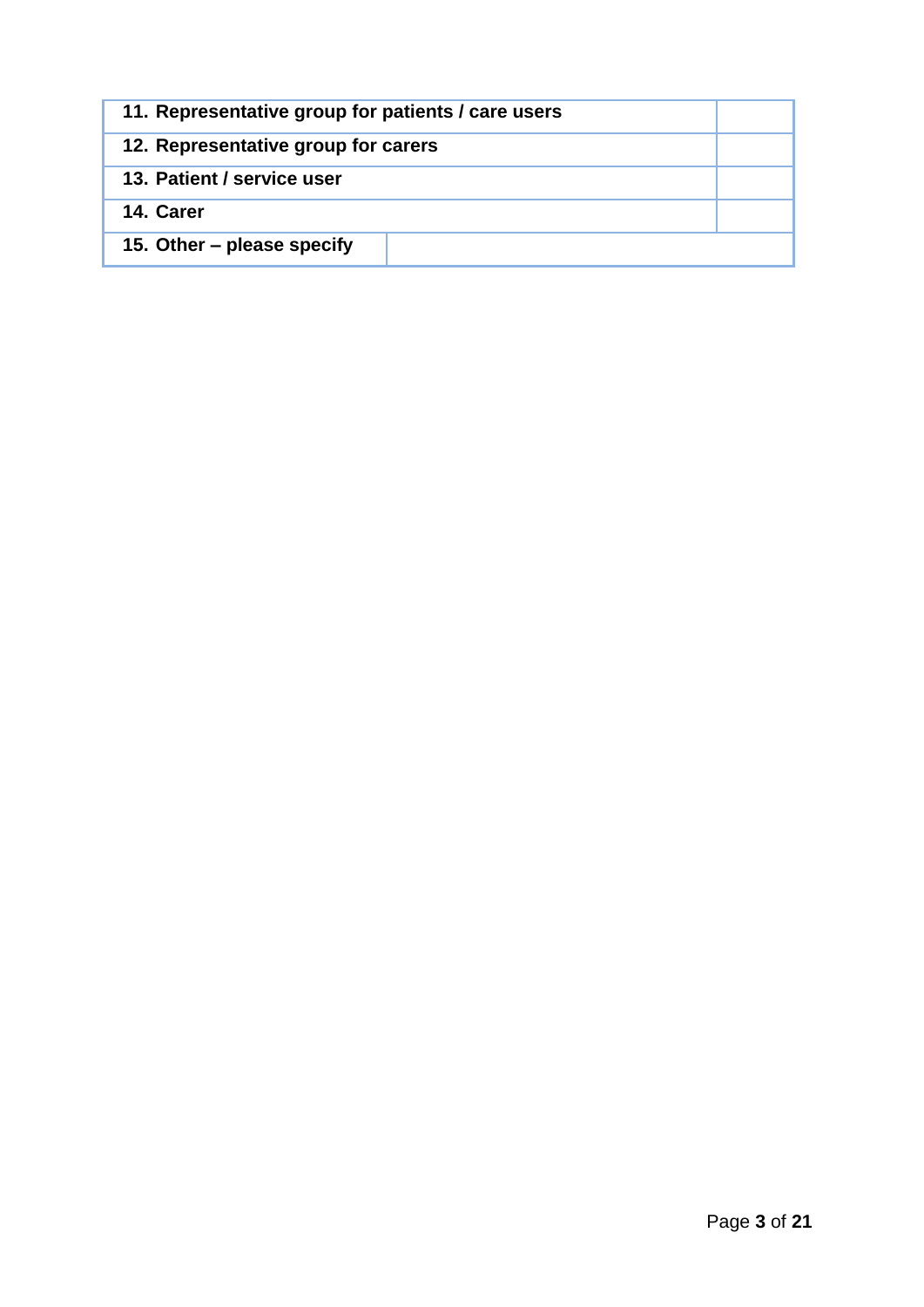## **PRESCRIBED GROUPS WHICH MUST BE CONSULTED WHEN PREPARING OR REVISING INTEGRATION SCHEMES; PREPARING DRAFT STRATEGIC PLANS; AND WHEN MAKING DECISIONS AFFECTING LOCALITIES RELATING TO THE PUBLIC BODIES (JOINT WORKING) (SCOTLAND) ACT 2014**

## **CONSULTATION QUESTIONS**

1. Do these draft Regulations include the right groups of people?

| Yes |  |
|-----|--|
| No  |  |

2. If no, what other groups should be included within the draft Regulations?

3. Are there any further comments you would like to offer on these draft Regulations?

We would be keen that this list is neither seen as exhaustive nor restrictive. If the list is prescriptive it may interfere with local, well established systems and processes for consultation and also introduce unnecessary layers of bureaucracy. The point is to ensure that the integration schemes are thoroughly consulted on and considered by the people they will impact upon and this is already a big part of what councils and their partners do.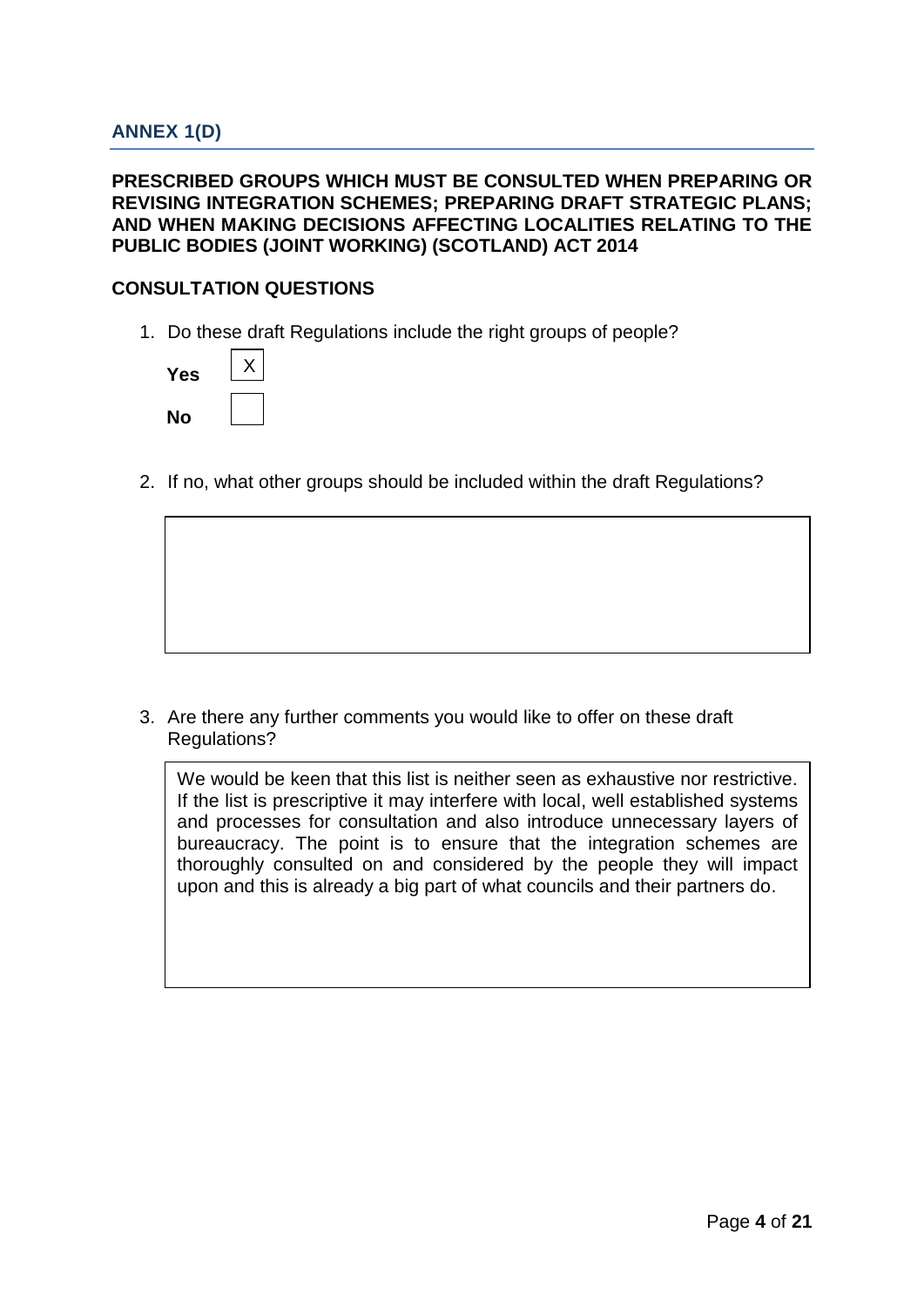

# **MEMBERSHIP, POWERS AND PROCEEDINGS OF INTEGRATION JOINT BOARDS ESTABLISHED UNDER THE PUBLIC BODIES (JOINT WORKING) (SCOTLAND) ACT 2014**

## RESPONDENT INFORMATION FORM

| 1. Name/Organisation<br><b>Organisation Name</b> |                           |                   |                                        |  |  |
|--------------------------------------------------|---------------------------|-------------------|----------------------------------------|--|--|
| Social Work Scotland                             |                           |                   |                                        |  |  |
| Title Mr $\Box$<br>Ms $\boxtimes$                | Mrs $\Box$<br>Miss $\Box$ | $Dr \mid \; \;  $ | Please tick as appropriate             |  |  |
| <b>Surname</b>                                   |                           |                   |                                        |  |  |
| Devine                                           |                           |                   |                                        |  |  |
| <b>Forename</b>                                  |                           |                   |                                        |  |  |
| Jane                                             |                           |                   |                                        |  |  |
| 2. Postal Address                                |                           |                   |                                        |  |  |
| Social work Scotland                             |                           |                   |                                        |  |  |
| <b>Verity House</b>                              |                           |                   |                                        |  |  |
| <b>Haymarket Yards</b>                           |                           |                   |                                        |  |  |
| Edinburgh                                        |                           |                   |                                        |  |  |
| Postcode EH <sub>12</sub> 5BH                    | Phone 01314749220         |                   | $E$ jane.devine@socialworkscotland.org |  |  |
| 3. Permissions - I am responding as              |                           |                   |                                        |  |  |

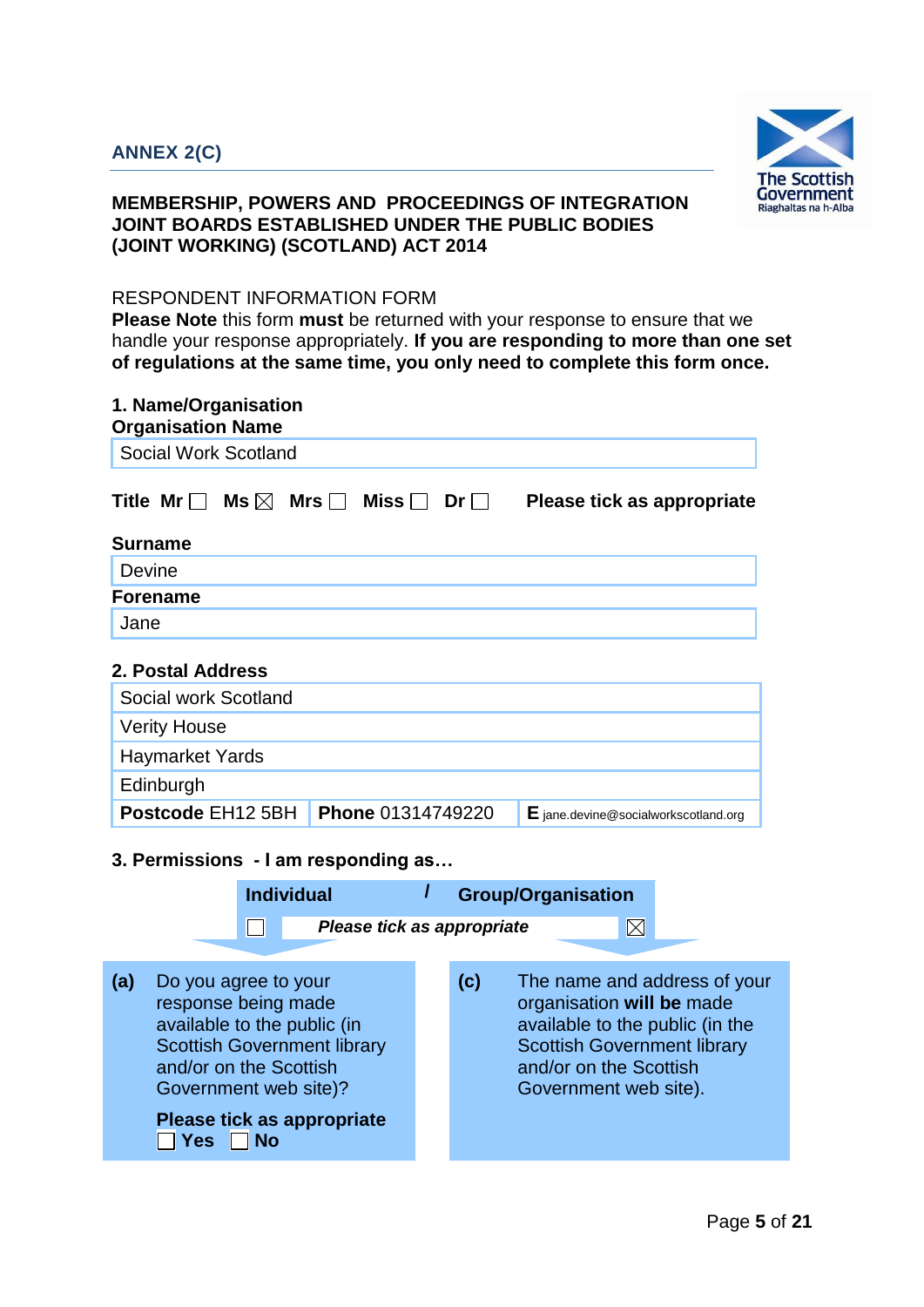| (b) | Where confidentiality is not<br>requested, we will make your<br>responses available to the<br>public on the following basis |                 | Are you content for your<br>response to be made<br>available?                                                                                                                                                                                                                                                 |   |
|-----|-----------------------------------------------------------------------------------------------------------------------------|-----------------|---------------------------------------------------------------------------------------------------------------------------------------------------------------------------------------------------------------------------------------------------------------------------------------------------------------|---|
|     | <b>Please tick ONE of the</b><br>following boxes                                                                            |                 | Please tick as appropriate<br>$\boxtimes$ Yes<br>$\Box$ No                                                                                                                                                                                                                                                    |   |
|     |                                                                                                                             |                 |                                                                                                                                                                                                                                                                                                               |   |
|     | Yes, make my response,<br>name and address all<br>available                                                                 | $\Box$          |                                                                                                                                                                                                                                                                                                               |   |
|     |                                                                                                                             | or              |                                                                                                                                                                                                                                                                                                               |   |
|     | Yes, make my response<br>available, but not my<br>name and address                                                          | $\Box$          |                                                                                                                                                                                                                                                                                                               |   |
|     |                                                                                                                             | or              |                                                                                                                                                                                                                                                                                                               |   |
|     | Yes, make my response<br>and name available, but<br>not my address                                                          | $\mathsf{L}$    |                                                                                                                                                                                                                                                                                                               |   |
|     |                                                                                                                             |                 |                                                                                                                                                                                                                                                                                                               |   |
| (d) | to this consultation exercise?                                                                                              |                 | We will share your response internally with other Scottish Government<br>policy teams who may be addressing the issues you discuss. They may<br>wish to contact you again in the future, but we require your permission to do<br>so. Are you content for Scottish Government to contact you again in relation |   |
|     | Please tick as appropriate                                                                                                  | $\boxtimes$ Yes | No                                                                                                                                                                                                                                                                                                            |   |
|     | 4. Additional information – I am responding as:<br>Please tick as appropriate                                               |                 |                                                                                                                                                                                                                                                                                                               |   |
|     | 1. NHS Health Board                                                                                                         |                 |                                                                                                                                                                                                                                                                                                               |   |
|     | 2. Other NHS Organisation                                                                                                   |                 |                                                                                                                                                                                                                                                                                                               |   |
|     | <b>3.General Practitioner</b>                                                                                               |                 |                                                                                                                                                                                                                                                                                                               |   |
|     | <b>4. Local Authority</b>                                                                                                   |                 |                                                                                                                                                                                                                                                                                                               |   |
|     | 5. Other statutory organisation                                                                                             |                 |                                                                                                                                                                                                                                                                                                               |   |
|     | 6. Third sector care provider organisation                                                                                  |                 |                                                                                                                                                                                                                                                                                                               |   |
|     | 7. Independent / private care provider organisation                                                                         |                 |                                                                                                                                                                                                                                                                                                               |   |
|     | 8. Representative organisation for professional group                                                                       |                 |                                                                                                                                                                                                                                                                                                               | X |

**9.Representative organisation for staff group e.g. trade union**

**10. Education / academic group**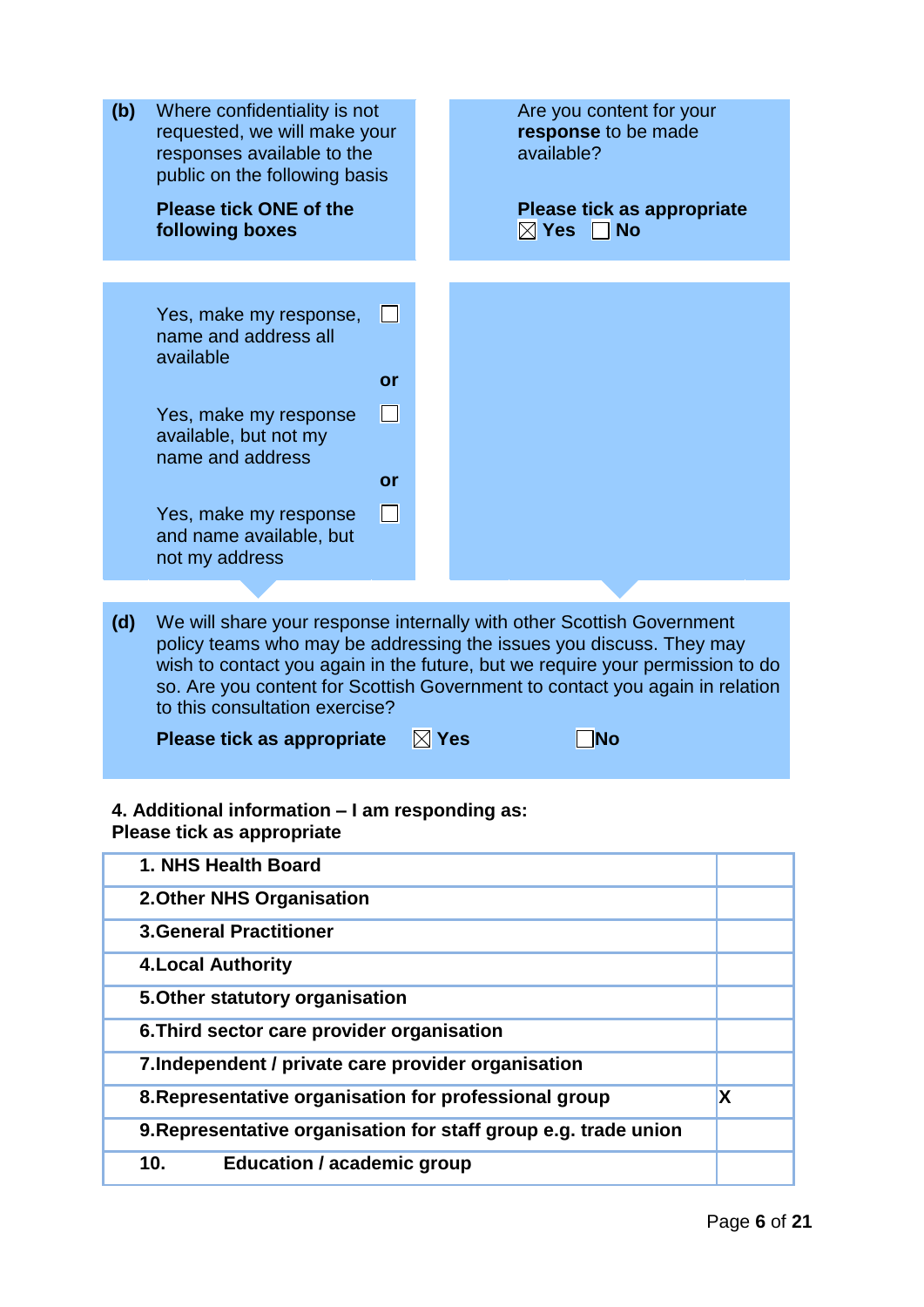| 11.            | Representative group for patients / care users |  |
|----------------|------------------------------------------------|--|
| 12.            | Representative group for carers                |  |
| 13.            | <b>Patient / service user</b>                  |  |
| 14.            | Carer                                          |  |
| 15.<br>specify | Other – please                                 |  |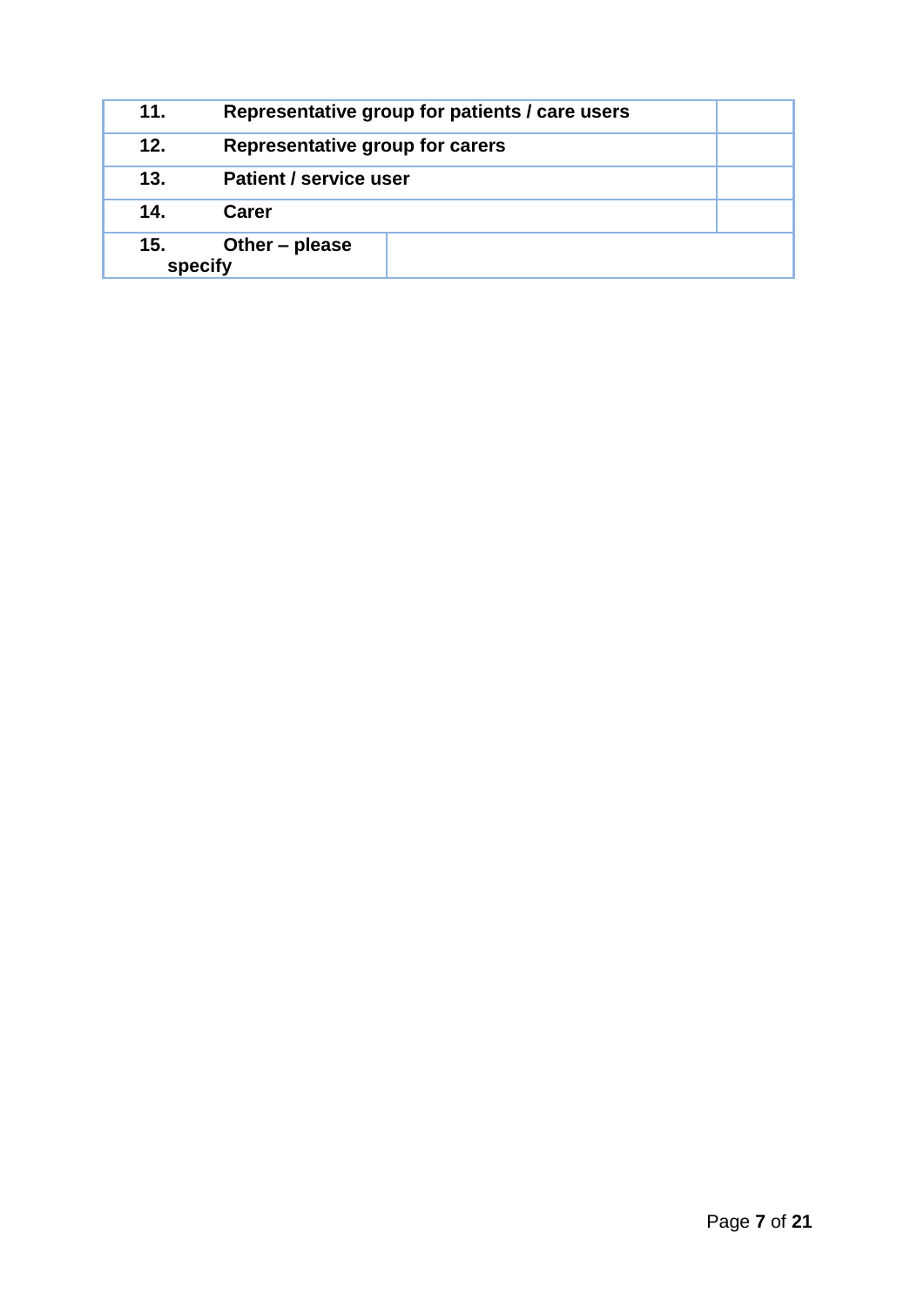### **MEMBERSHIP, POWERS AND PROCEEDINGS OF INTEGRATION JOINT BOARDS ESTABLISHED UNDER THE PUBLIC BODIES (JOINT WORKING) (SCOTLAND) ACT 2014**

## **CONSULTATION QUESTIONS**

1. Are there any additional non-voting members who should be included in the Integration Joint Board?



2. If you answered 'yes', please list those you feel should be included:

3. Are there any other areas related to the operation of the Integration Joint Board that should also covered by this draft Order?

4. Are there any further comments you would like to offer on this draft Order?

A number of our members have suggest that staff representation i.e. trade unions should be members of IJBs.

We also need to be careful that the views of single members of e.g. carers or user groups are not judged to be representative of all carers or users. This underlines the importance of relying on local established mechanisms for engaging, communicating and consulting with communities.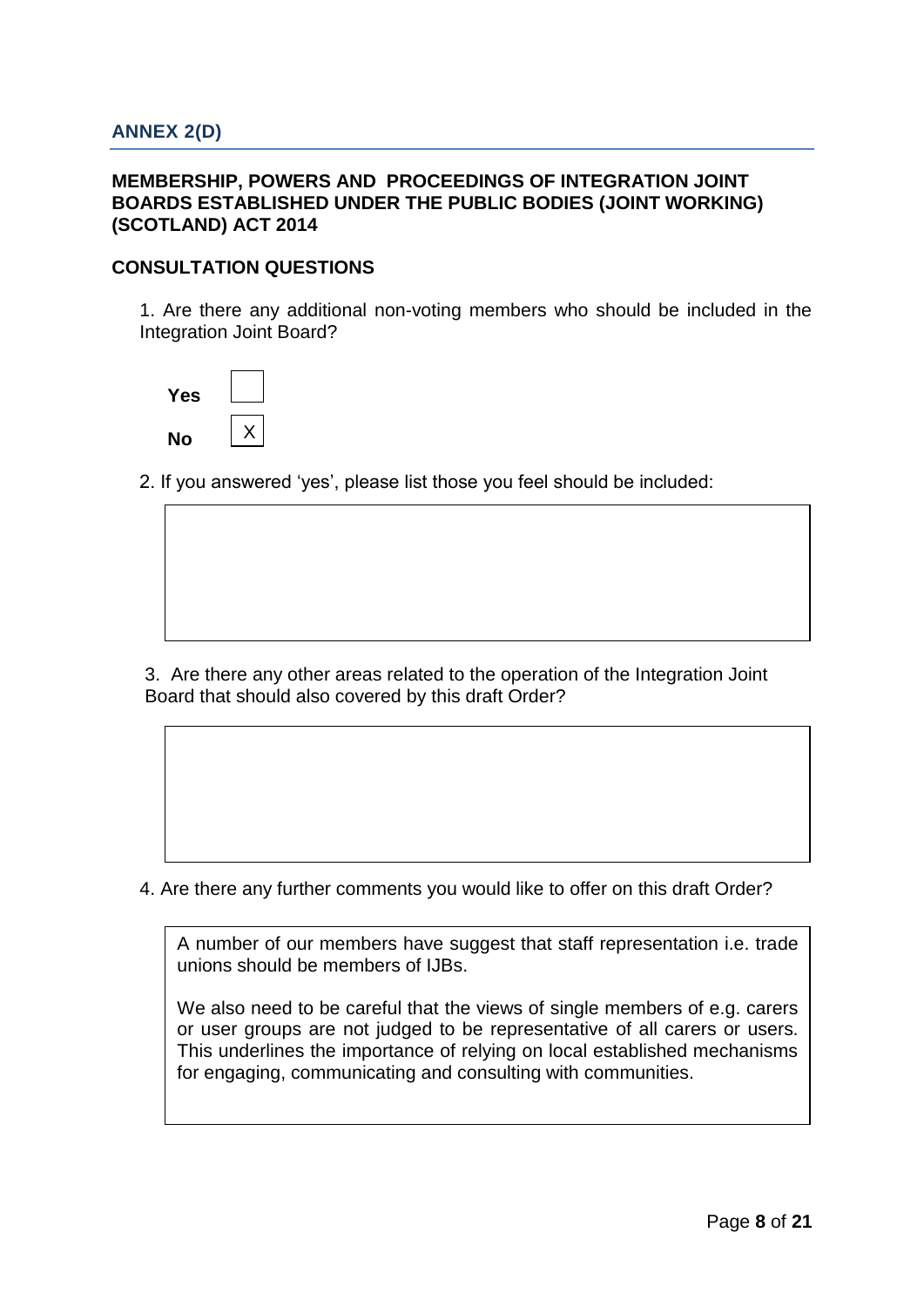

# **ESTABLISHMENT, MEMBERSHIP AND PROCEEDINGS OF INTEGRATION JOINT MONITORING COMMITTEES ESTABLISHED UNDER THE PUBLIC BODIES (JOINT WORKING) (SCOTLAND) ACT 2014**

### RESPONDENT INFORMATION FORM

| 1. Name/Organisation<br><b>Organisation Name</b> |                                        |                                        |  |  |
|--------------------------------------------------|----------------------------------------|----------------------------------------|--|--|
| Social Work Scotland                             |                                        |                                        |  |  |
| Title Mr $\Box$<br>Ms $\boxtimes$                | Mrs $\Box$<br>Miss $\Box$<br>$Dr \Box$ | Please tick as appropriate             |  |  |
| <b>Surname</b>                                   |                                        |                                        |  |  |
| Devine                                           |                                        |                                        |  |  |
| <b>Forename</b>                                  |                                        |                                        |  |  |
| Jane                                             |                                        |                                        |  |  |
| 2. Postal Address                                |                                        |                                        |  |  |
| Social Work Scotland                             |                                        |                                        |  |  |
| <b>Verity House</b>                              |                                        |                                        |  |  |
| <b>Haymarket Yards</b>                           |                                        |                                        |  |  |
| Edinburgh                                        |                                        |                                        |  |  |
| Postcode EH <sub>12</sub> 5BH                    | Phone 01314749220                      | $E$ jane.devine@socialworkscotland.org |  |  |
| 3. Permissions - I am responding as              |                                        |                                        |  |  |

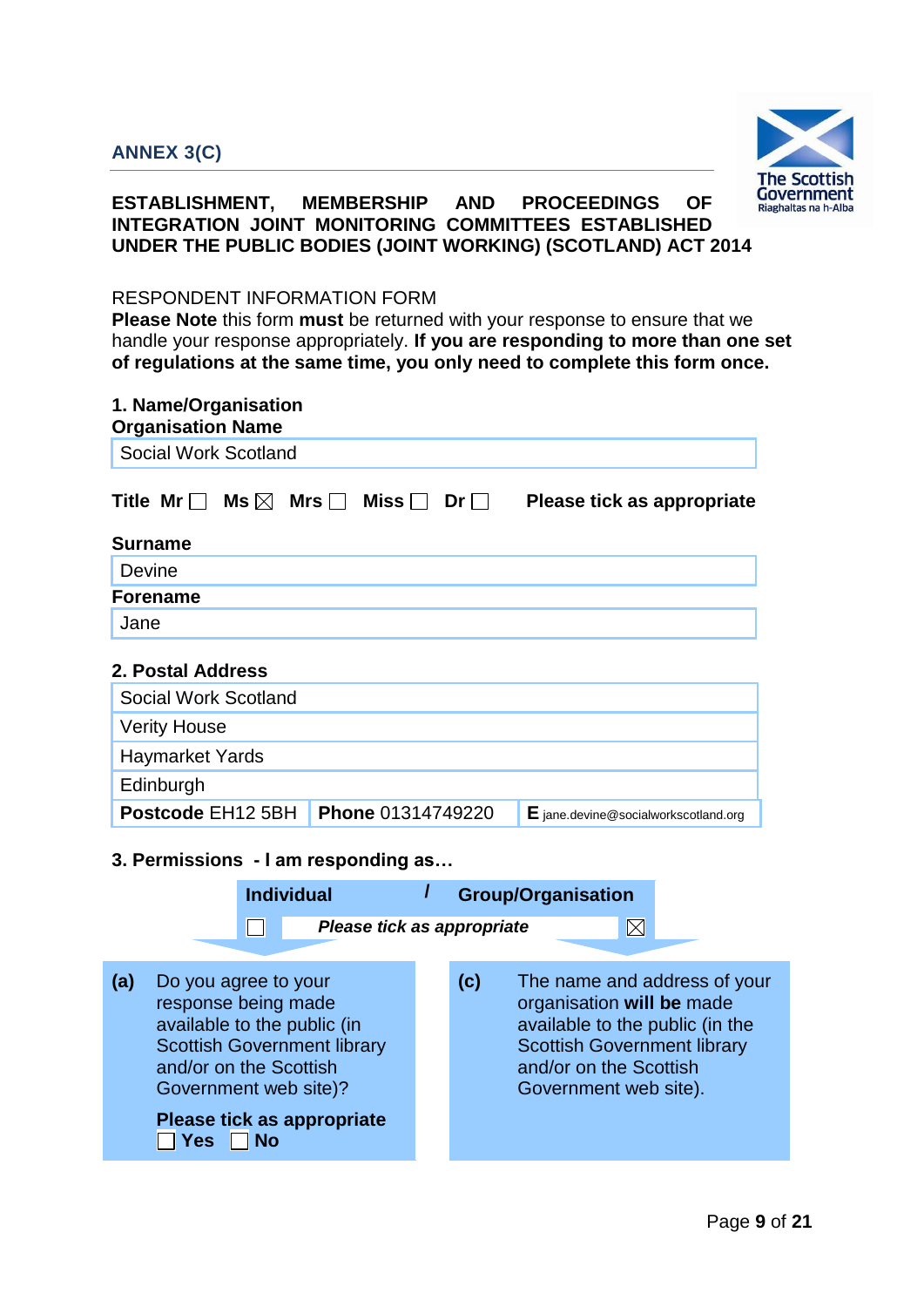| (b) | Where confidentiality is not<br>requested, we will make your<br>responses available to the<br>public on the following basis |        | Are you content for your<br>response to be made<br>available?                                                                                                                                                                                                                                                 |  |
|-----|-----------------------------------------------------------------------------------------------------------------------------|--------|---------------------------------------------------------------------------------------------------------------------------------------------------------------------------------------------------------------------------------------------------------------------------------------------------------------|--|
|     | <b>Please tick ONE of the</b><br>following boxes                                                                            |        | Please tick as appropriate<br>$\boxtimes$ Yes<br><b>No</b>                                                                                                                                                                                                                                                    |  |
|     |                                                                                                                             |        |                                                                                                                                                                                                                                                                                                               |  |
|     | Yes, make my response,<br>name and address all<br>available                                                                 | H      |                                                                                                                                                                                                                                                                                                               |  |
|     |                                                                                                                             | or     |                                                                                                                                                                                                                                                                                                               |  |
|     | Yes, make my response<br>available, but not my<br>name and address                                                          | П      |                                                                                                                                                                                                                                                                                                               |  |
|     |                                                                                                                             | or     |                                                                                                                                                                                                                                                                                                               |  |
|     | Yes, make my response<br>and name available, but                                                                            | $\Box$ |                                                                                                                                                                                                                                                                                                               |  |
|     | not my address                                                                                                              |        |                                                                                                                                                                                                                                                                                                               |  |
|     |                                                                                                                             |        |                                                                                                                                                                                                                                                                                                               |  |
| (d) | to this consultation exercise?                                                                                              |        | We will share your response internally with other Scottish Government<br>policy teams who may be addressing the issues you discuss. They may<br>wish to contact you again in the future, but we require your permission to do<br>so. Are you content for Scottish Government to contact you again in relation |  |
|     | Please tick as appropriate                                                                                                  |        | $\boxtimes$ Yes<br><b>No</b>                                                                                                                                                                                                                                                                                  |  |
|     |                                                                                                                             |        |                                                                                                                                                                                                                                                                                                               |  |
|     | 4. Additional information - I am responding as:<br>Please tick as appropriate                                               |        |                                                                                                                                                                                                                                                                                                               |  |
| 1.  | <b>NHS Health Board</b>                                                                                                     |        |                                                                                                                                                                                                                                                                                                               |  |
| 2.  | <b>Other NHS Organisation</b>                                                                                               |        |                                                                                                                                                                                                                                                                                                               |  |
| 3.  | <b>General Practitioner</b>                                                                                                 |        |                                                                                                                                                                                                                                                                                                               |  |
| 4.  | <b>Local Authority</b>                                                                                                      |        |                                                                                                                                                                                                                                                                                                               |  |
| 5.  | Other statutory organisation                                                                                                |        |                                                                                                                                                                                                                                                                                                               |  |
| 6.  | Third sector care provider organisation                                                                                     |        |                                                                                                                                                                                                                                                                                                               |  |

- **8. Representative organisation for professional group X 9. Representative organisation for staff group e.g. trade union**
- **10. Education / academic group**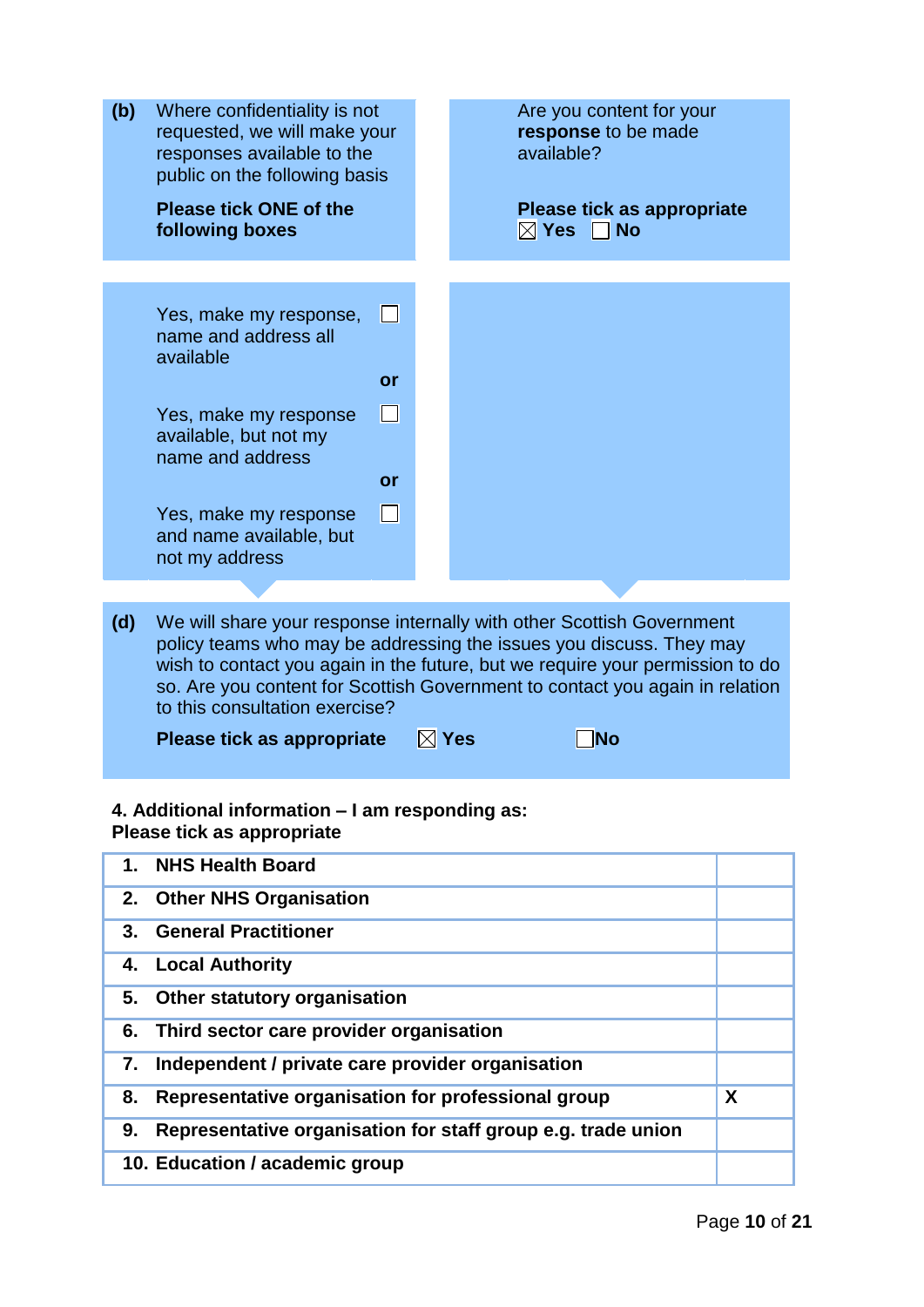| 11. Representative group for patients / care users |  |
|----------------------------------------------------|--|
| 12. Representative group for carers                |  |
| 13. Patient / service user                         |  |
| 14. Carer                                          |  |
| 15. Other – please specify                         |  |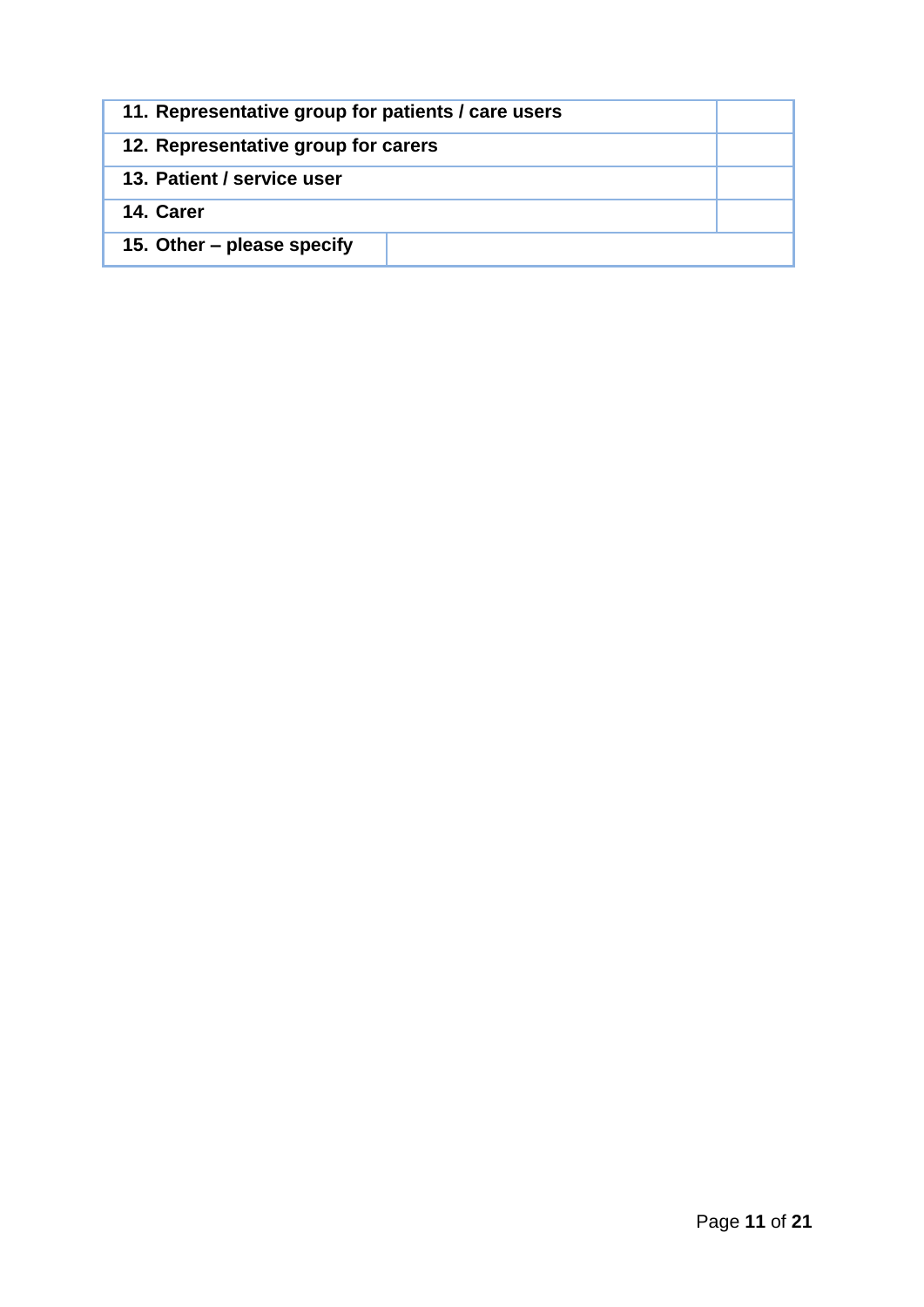## **ESTABLISHMENT, MEMBERSHIP AND PROCEEDINGS OF INTEGRATION JOINT MONITORING COMMITTEES ESTABLISHED UNDER THE PUBLIC BODIES (JOINT WORKING) (SCOTLAND) ACT 2014**

#### **Consultation Questions**

1. Do you agree with the proposed minimum membership of the integration joint monitoring committee, as set out in the draft Order?

| Yes |  |
|-----|--|
| No  |  |

2**.** If you answered 'no', please list those you feel should be included:

3. Are there any other areas related to the operation of the integration joint monitoring committee that should also covered by the draft Order?

This refers only to the lead agency model and therefore Social Work Scotland will reserve comment as most of our members have opted for the body corporate model and we will leave it to those few members who have implemented or who are considering the lead agency model to make comment on this section.

4. Are there any further comments you would like to offer on this draft Order?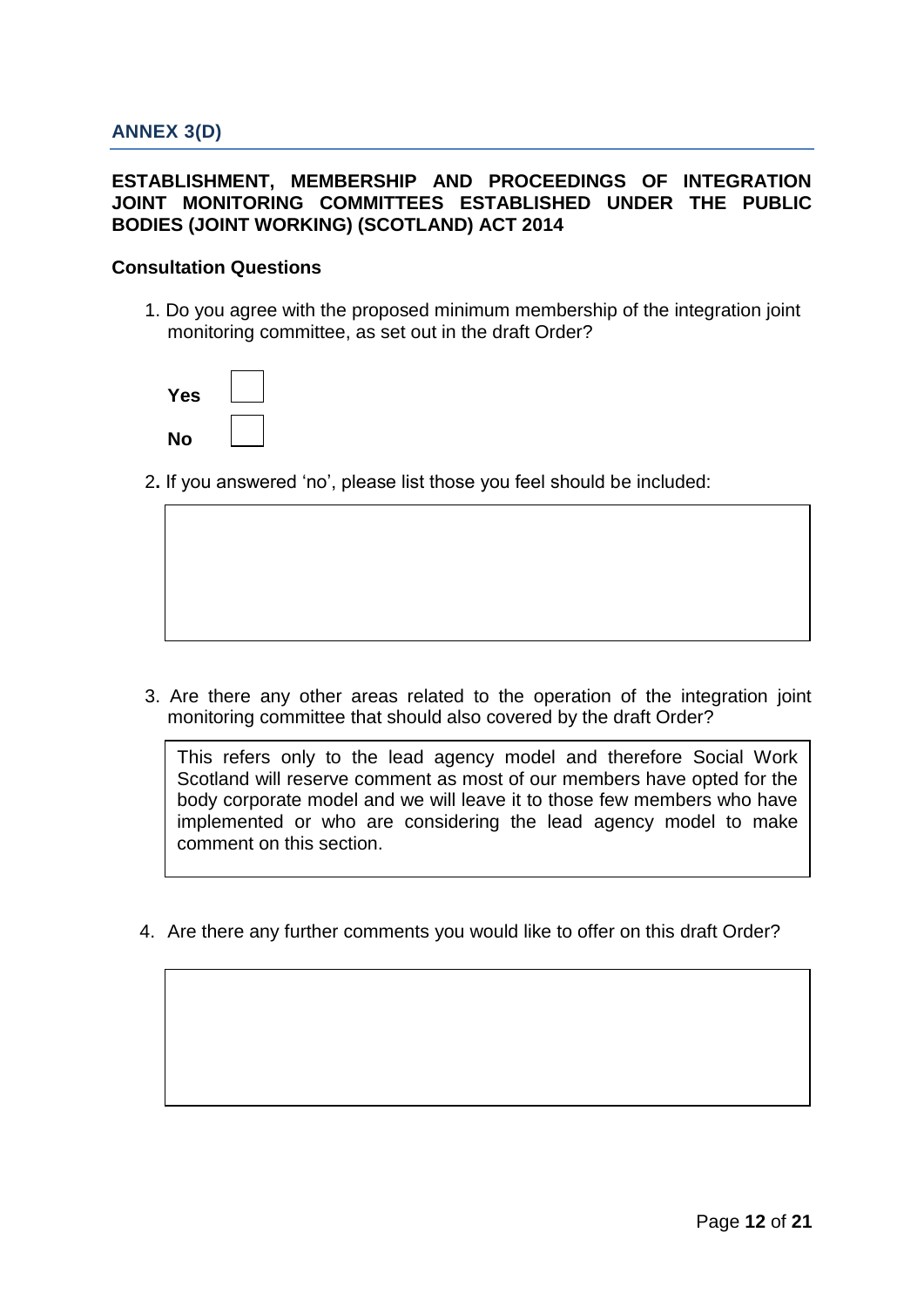

# **PRESCRIBED MEMBERSHIP OF STRATEGIC PLANNING GROUPS ESTABLISHED UNDER THE PUBLIC BODIES (JOINT WORKING) (SCOTLAND) ACT 2014**

## RESPONDENT INFORMATION FORM

| 1. Name/Organisation<br><b>Organisation Name</b>                                                                                                                                                                                    |                                         |                                                                                                                                                                                       |  |  |  |  |
|-------------------------------------------------------------------------------------------------------------------------------------------------------------------------------------------------------------------------------------|-----------------------------------------|---------------------------------------------------------------------------------------------------------------------------------------------------------------------------------------|--|--|--|--|
| Social Work Scotland                                                                                                                                                                                                                |                                         |                                                                                                                                                                                       |  |  |  |  |
| Title Mr $\Box$<br>Ms $\boxtimes$<br>Mrs $\Box$<br>Miss <b>D</b>                                                                                                                                                                    | $Dr \Box$<br>Please tick as appropriate |                                                                                                                                                                                       |  |  |  |  |
| <b>Surname</b>                                                                                                                                                                                                                      |                                         |                                                                                                                                                                                       |  |  |  |  |
| Devine                                                                                                                                                                                                                              |                                         |                                                                                                                                                                                       |  |  |  |  |
| <b>Forename</b>                                                                                                                                                                                                                     |                                         |                                                                                                                                                                                       |  |  |  |  |
| Jane                                                                                                                                                                                                                                |                                         |                                                                                                                                                                                       |  |  |  |  |
| 2. Postal Address<br>Social Work Scotland<br><b>Verity House</b><br><b>Haymarket Yards</b><br>Edinburgh<br>Postcode EH12 5BH<br>Phone 01314749220<br>$E$ jane.devine@socialworkscotland.org                                         |                                         |                                                                                                                                                                                       |  |  |  |  |
| 3. Permissions - I am responding as<br><b>Individual</b><br><b>Group/Organisation</b><br>$\boxtimes$<br>Please tick as appropriate                                                                                                  |                                         |                                                                                                                                                                                       |  |  |  |  |
| (a)<br>Do you agree to your<br>response being made<br>available to the public (in<br><b>Scottish Government library</b><br>and/or on the Scottish<br>Government web site)?<br>Please tick as appropriate<br><b>Yes</b><br><b>No</b> | (c)                                     | The name and address of your<br>organisation will be made<br>available to the public (in the<br><b>Scottish Government library</b><br>and/or on the Scottish<br>Government web site). |  |  |  |  |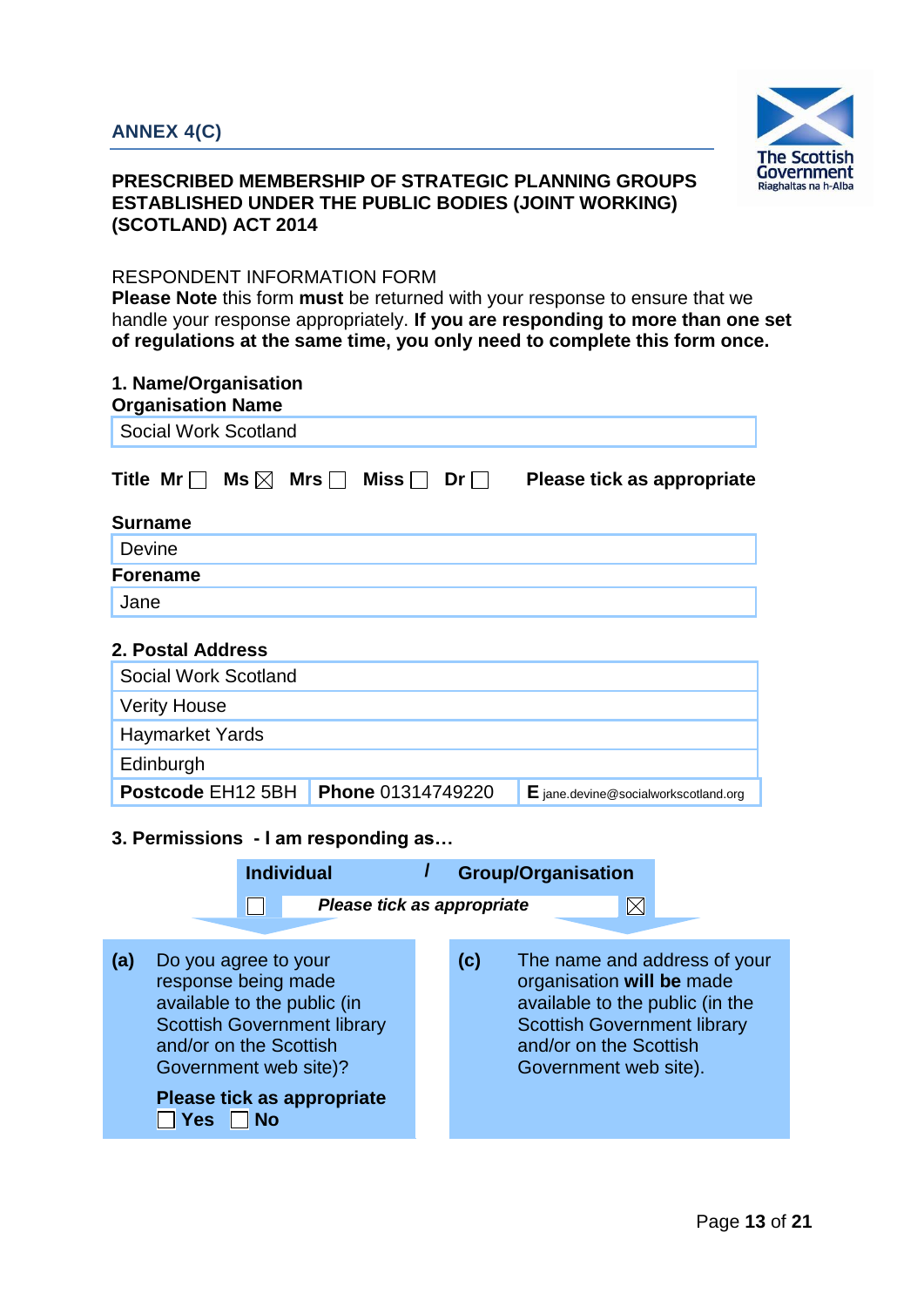| (b) | Where confidentiality is not<br>requested, we will make your<br>responses available to the<br>public on the following basis                                                                                                                                                                                                                                                                                  |           | Are you content for your<br>response to be made<br>available?   |          |
|-----|--------------------------------------------------------------------------------------------------------------------------------------------------------------------------------------------------------------------------------------------------------------------------------------------------------------------------------------------------------------------------------------------------------------|-----------|-----------------------------------------------------------------|----------|
|     | <b>Please tick ONE of the</b><br>following boxes                                                                                                                                                                                                                                                                                                                                                             |           | Please tick as appropriate<br>$\boxtimes$ Yes $^-$<br>$\Box$ No |          |
|     |                                                                                                                                                                                                                                                                                                                                                                                                              |           |                                                                 |          |
|     | Yes, make my response,<br>name and address all<br>available                                                                                                                                                                                                                                                                                                                                                  | $\Box$    |                                                                 |          |
|     |                                                                                                                                                                                                                                                                                                                                                                                                              | or        |                                                                 |          |
|     | Yes, make my response<br>available, but not my<br>name and address                                                                                                                                                                                                                                                                                                                                           | $\Box$    |                                                                 |          |
|     |                                                                                                                                                                                                                                                                                                                                                                                                              | <b>or</b> |                                                                 |          |
|     | Yes, make my response<br>and name available, but<br>not my address                                                                                                                                                                                                                                                                                                                                           | $\Box$    |                                                                 |          |
|     |                                                                                                                                                                                                                                                                                                                                                                                                              |           |                                                                 |          |
| (d) | We will share your response internally with other Scottish Government<br>policy teams who may be addressing the issues you discuss. They may<br>wish to contact you again in the future, but we require your permission to do<br>so. Are you content for Scottish Government to contact you again in relation<br>to this consultation exercise?<br>$\nabla$ Yes<br>Please tick as appropriate<br>$\sqcap$ No |           |                                                                 |          |
|     | 4. Additional information - I am responding as:<br>Please tick as appropriate                                                                                                                                                                                                                                                                                                                                |           |                                                                 |          |
| 1.  | <b>NHS Health Board</b>                                                                                                                                                                                                                                                                                                                                                                                      |           |                                                                 |          |
| 2.  | <b>Other NHS Organisation</b>                                                                                                                                                                                                                                                                                                                                                                                |           |                                                                 |          |
| 3.  | <b>General Practitioner</b>                                                                                                                                                                                                                                                                                                                                                                                  |           |                                                                 |          |
| 4.  | <b>Local Authority</b>                                                                                                                                                                                                                                                                                                                                                                                       |           |                                                                 |          |
| 5.  | <b>Other statutory organisation</b>                                                                                                                                                                                                                                                                                                                                                                          |           |                                                                 |          |
| 6.  | Third sector care provider organisation                                                                                                                                                                                                                                                                                                                                                                      |           |                                                                 |          |
| 7.  | Independent / private care provider organisation                                                                                                                                                                                                                                                                                                                                                             |           |                                                                 |          |
| 8.  | Representative organisation for professional group                                                                                                                                                                                                                                                                                                                                                           |           |                                                                 | <b>X</b> |
| 9.  |                                                                                                                                                                                                                                                                                                                                                                                                              |           | Representative organisation for staff group e.g. trade union    |          |
|     | 10. Education / academic group                                                                                                                                                                                                                                                                                                                                                                               |           |                                                                 |          |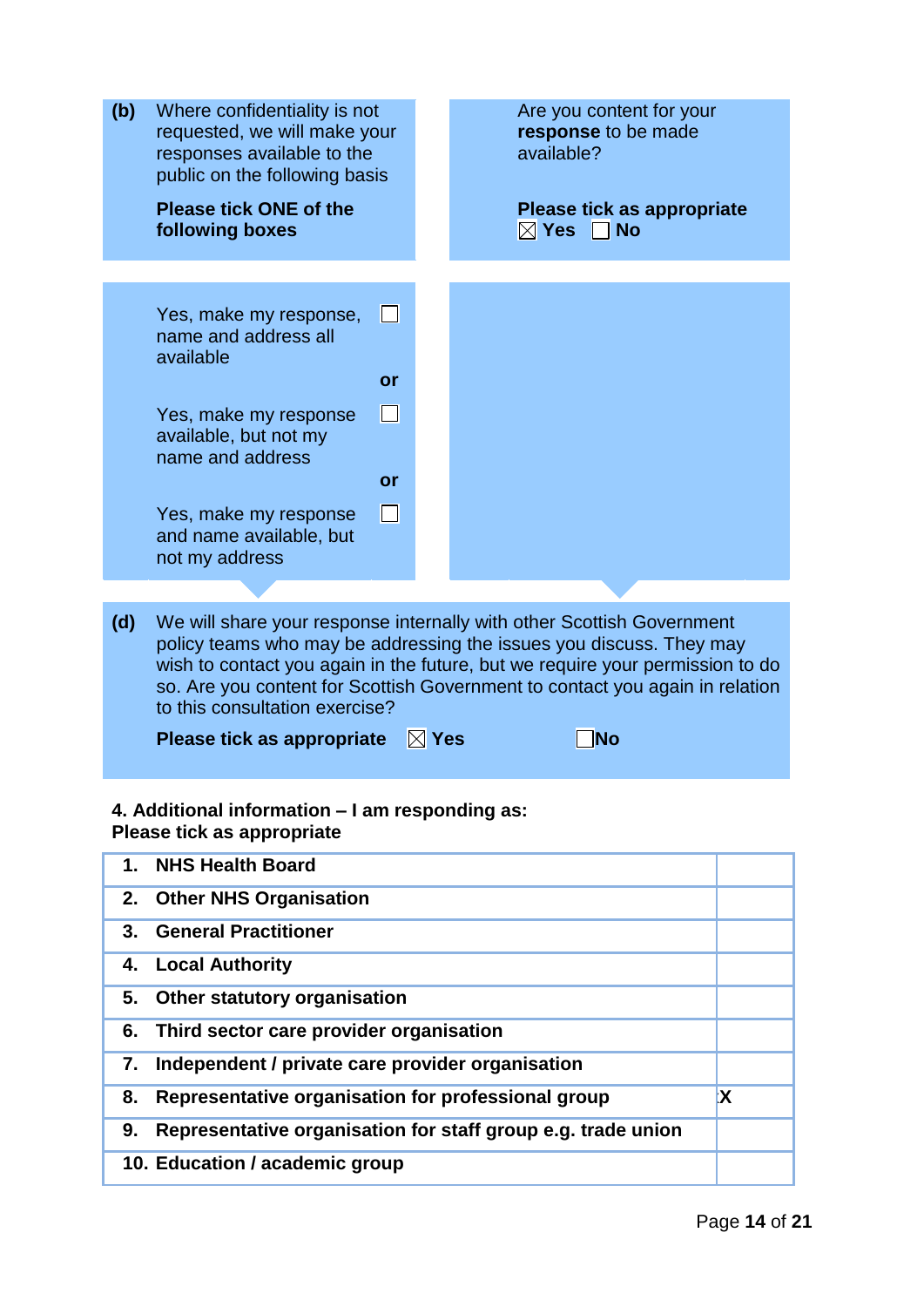| 11. Representative group for patients / care users |  |
|----------------------------------------------------|--|
| 12. Representative group for carers                |  |
| 13. Patient / service user                         |  |
| 14. Carer                                          |  |
| 15. Other – please specify                         |  |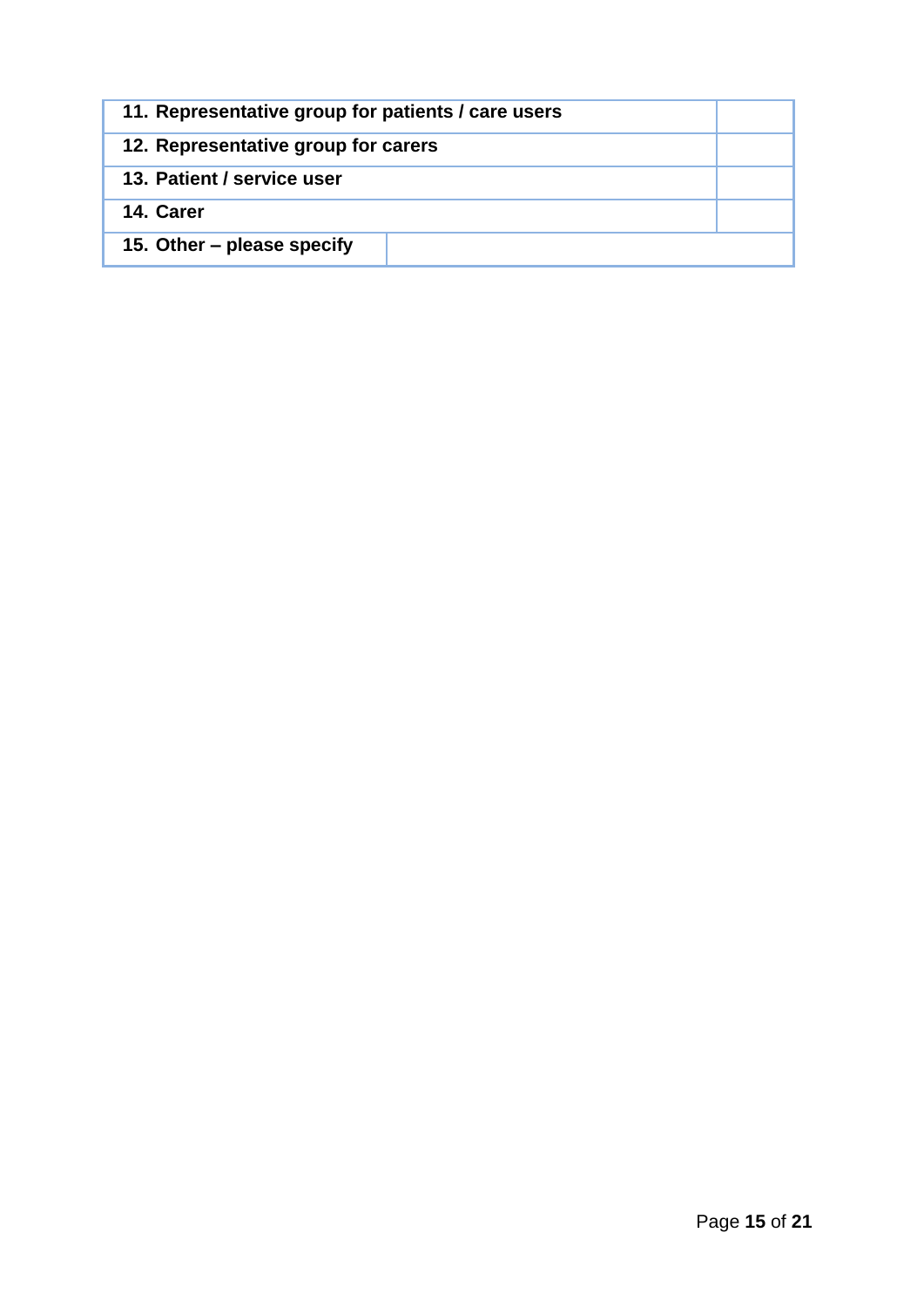### **PRESCRIBED MEMBERSHIP OF STRATEGIC PLANNING GROUPS ESTABLISHED UNDER THE PUBLIC BODIES (JOINT WORKING) (SCOTLAND) ACT 2014**

## **CONSULTATION QUESTIONS**

1. The draft Regulations prescribe the groups of people that should be represented on the strategic planning group. Do you think the groups of people listed are the right set of people that need to be represented on the strategic planning group?



2. If no, what changes would you propose?

3. Are there any further comments you would like to offer on these draft Regulations?

As commented before it is important that the views of individuals are not seen as representative of a community or whole group e.g. carers where that individual is relying on their personal views.

Comments from our members have again cited trade unions as potential additions to the list of membership and also links to Community Planning Partnerships.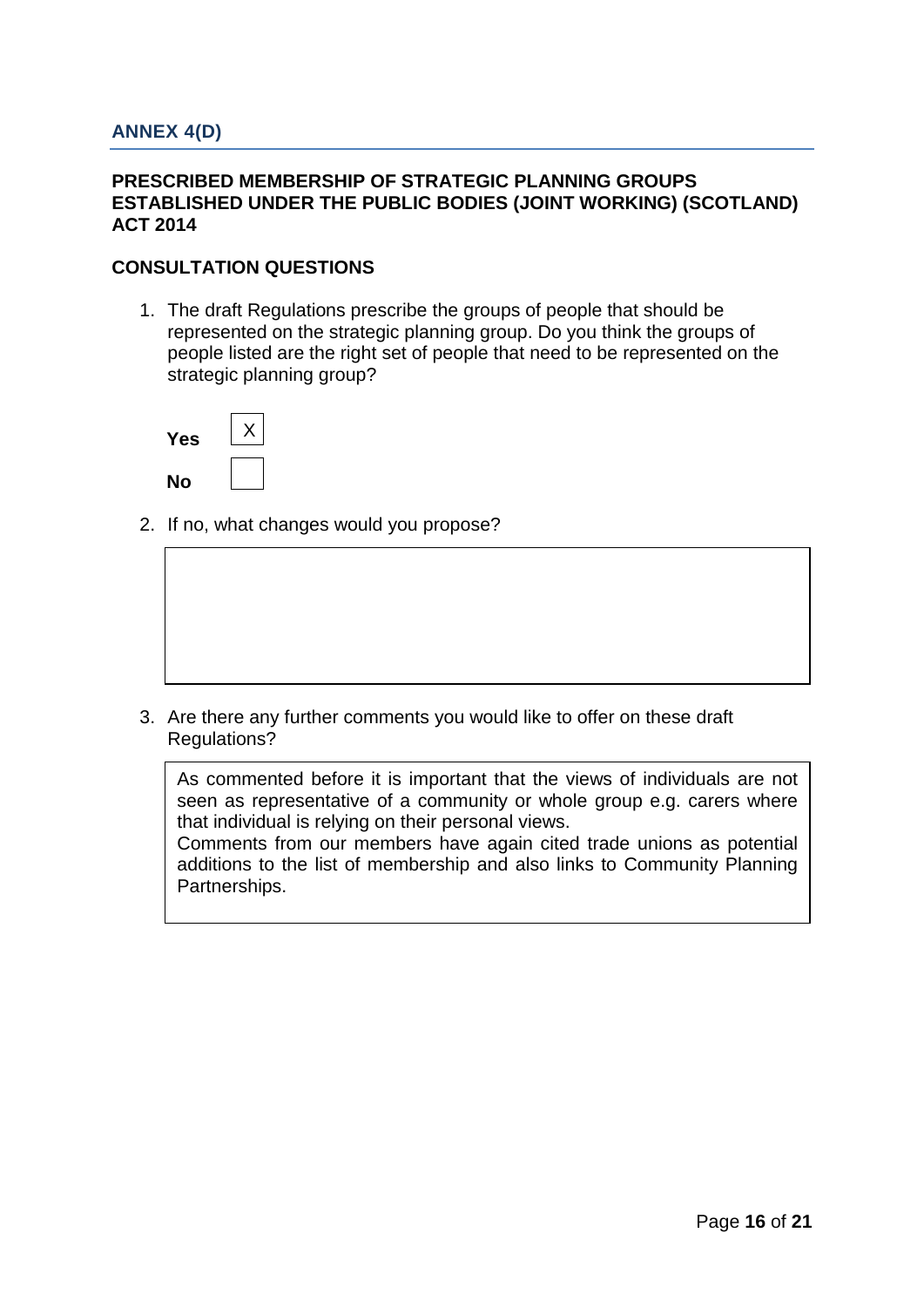

# **PRESCRIBED FORM AND CONTENT OF PERFORMANCE REPORTS RELATING TO THE PUBLIC BODIES (JOINT WORKING) (SCOTLAND) ACT 2014**

# RESPONDENT INFORMATION FORM

| 1. Name/Organisation<br><b>Organisation Name</b>                                                                                                                                                         |                                                      |                                                                                                                                                                                       |
|----------------------------------------------------------------------------------------------------------------------------------------------------------------------------------------------------------|------------------------------------------------------|---------------------------------------------------------------------------------------------------------------------------------------------------------------------------------------|
| Social Work Scotland                                                                                                                                                                                     |                                                      |                                                                                                                                                                                       |
| Title Mr<br>Mrs $\Box$<br>Ms $\boxtimes$                                                                                                                                                                 | Miss [<br>$Dr \Box$                                  | Please tick as appropriate                                                                                                                                                            |
| <b>Surname</b>                                                                                                                                                                                           |                                                      |                                                                                                                                                                                       |
| Devine                                                                                                                                                                                                   |                                                      |                                                                                                                                                                                       |
| <b>Forename</b>                                                                                                                                                                                          |                                                      |                                                                                                                                                                                       |
| Jane                                                                                                                                                                                                     |                                                      |                                                                                                                                                                                       |
| 2. Postal Address<br>Social Work Scotland<br><b>Verity House</b><br><b>Haymarket Yards</b><br>Edinburgh<br>Postcode EH12 5BH<br>3. Permissions - I am responding as<br><b>Individual</b>                 | Phone 01314749220<br>I<br>Please tick as appropriate | $E$ jane.devine@socialworkscotland.org<br><b>Group/Organisation</b><br>$\boxtimes$                                                                                                    |
| (a)<br>Do you agree to your<br>response being made<br>available to the public (in<br><b>Scottish Government library</b><br>and/or on the Scottish<br>Government web site)?<br>Please tick as appropriate | (c)                                                  | The name and address of your<br>organisation will be made<br>available to the public (in the<br><b>Scottish Government library</b><br>and/or on the Scottish<br>Government web site). |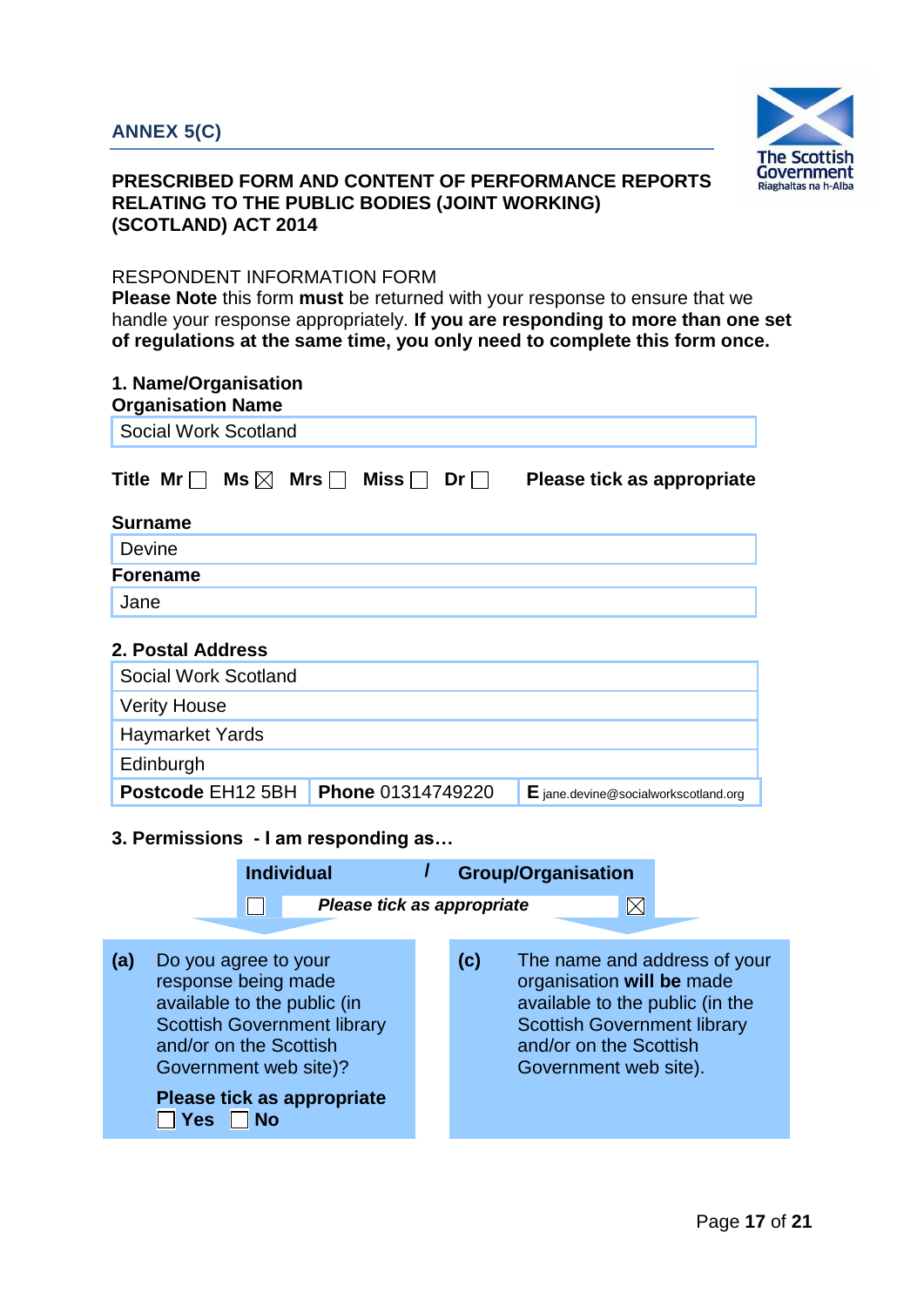| (b) | Where confidentiality is not<br>requested, we will make your<br>responses available to the<br>public on the following basis |                   | Are you content for your<br>response to be made<br>available?                                                                                                                                                                                                                                                 |   |
|-----|-----------------------------------------------------------------------------------------------------------------------------|-------------------|---------------------------------------------------------------------------------------------------------------------------------------------------------------------------------------------------------------------------------------------------------------------------------------------------------------|---|
|     | <b>Please tick ONE of the</b><br>following boxes                                                                            |                   | Please tick as appropriate<br>$\boxtimes$ Yes<br>$\Box$ No                                                                                                                                                                                                                                                    |   |
|     |                                                                                                                             |                   |                                                                                                                                                                                                                                                                                                               |   |
|     |                                                                                                                             |                   |                                                                                                                                                                                                                                                                                                               |   |
|     | Yes, make my response,<br>name and address all<br>available                                                                 | H                 |                                                                                                                                                                                                                                                                                                               |   |
|     |                                                                                                                             | <b>or</b>         |                                                                                                                                                                                                                                                                                                               |   |
|     | Yes, make my response<br>available, but not my<br>name and address                                                          | $\Box$            |                                                                                                                                                                                                                                                                                                               |   |
|     |                                                                                                                             | or                |                                                                                                                                                                                                                                                                                                               |   |
|     | Yes, make my response<br>and name available, but<br>not my address                                                          | $\vert \ \ \vert$ |                                                                                                                                                                                                                                                                                                               |   |
|     |                                                                                                                             |                   |                                                                                                                                                                                                                                                                                                               |   |
| (d) | to this consultation exercise?                                                                                              |                   | We will share your response internally with other Scottish Government<br>policy teams who may be addressing the issues you discuss. They may<br>wish to contact you again in the future, but we require your permission to do<br>so. Are you content for Scottish Government to contact you again in relation |   |
|     | Please tick as appropriate                                                                                                  |                   | $\boxtimes$ Yes<br>∃No                                                                                                                                                                                                                                                                                        |   |
|     | 4. Additional information – I am responding as:<br>Please tick as appropriate                                               |                   |                                                                                                                                                                                                                                                                                                               |   |
| 1.  | <b>NHS Health Board</b>                                                                                                     |                   |                                                                                                                                                                                                                                                                                                               |   |
| 2.  | <b>Other NHS Organisation</b>                                                                                               |                   |                                                                                                                                                                                                                                                                                                               |   |
| 3.  | <b>General Practitioner</b>                                                                                                 |                   |                                                                                                                                                                                                                                                                                                               |   |
| 4.  | <b>Local Authority</b>                                                                                                      |                   |                                                                                                                                                                                                                                                                                                               |   |
| 5.  | <b>Other statutory organisation</b>                                                                                         |                   |                                                                                                                                                                                                                                                                                                               |   |
| 6.  | Third sector care provider organisation                                                                                     |                   |                                                                                                                                                                                                                                                                                                               |   |
| 7.  | Independent / private care provider organisation                                                                            |                   |                                                                                                                                                                                                                                                                                                               |   |
| 8.  | Representative organisation for professional group                                                                          |                   |                                                                                                                                                                                                                                                                                                               | X |

- **9. Representative organisation for staff group e.g. trade union**
- **10. Education / academic group**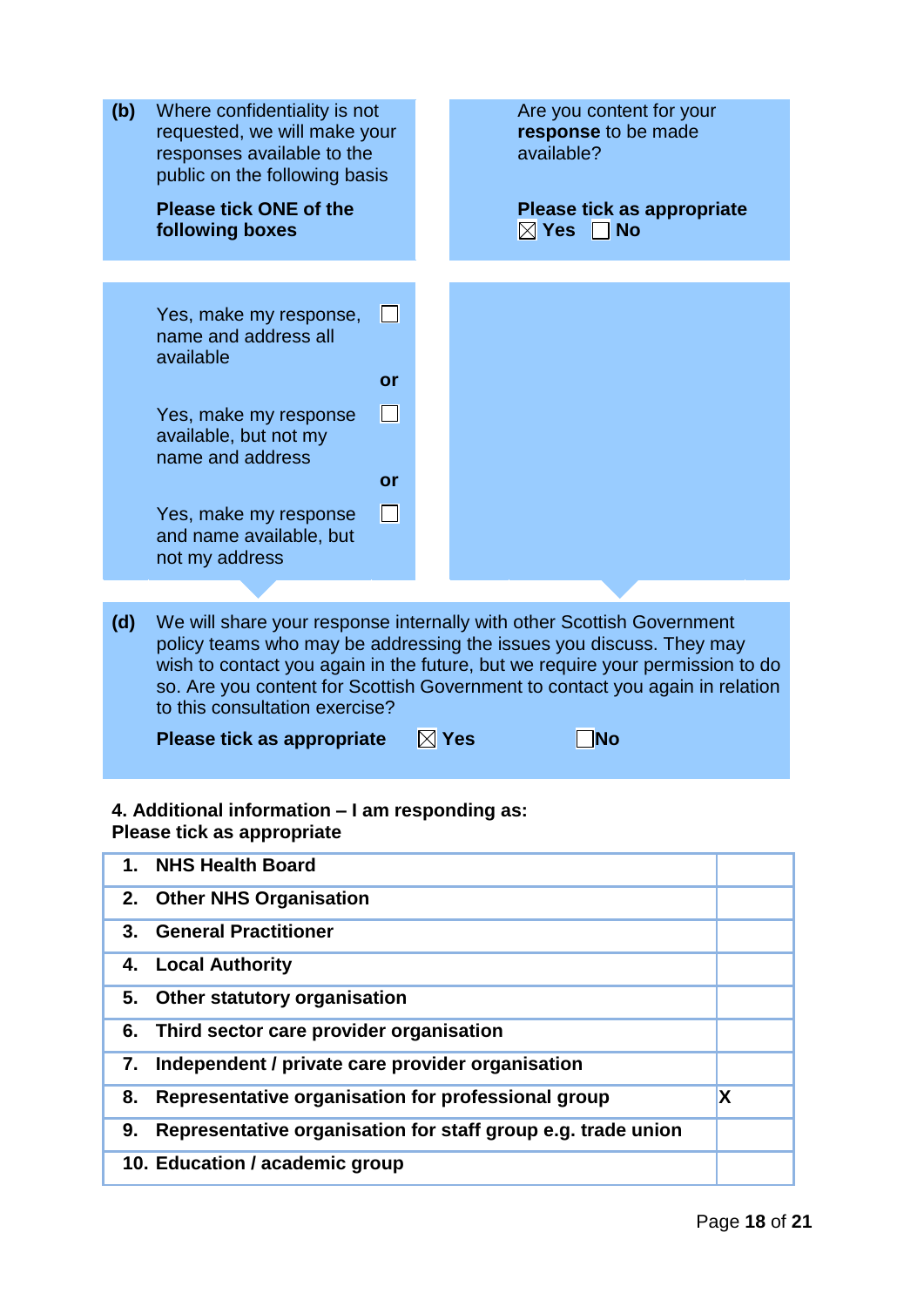| 11. Representative group for patients / care users |  |
|----------------------------------------------------|--|
| 12. Representative group for carers                |  |
| 13. Patient / service user                         |  |
| 14. Carer                                          |  |
| 15. Other – please specify                         |  |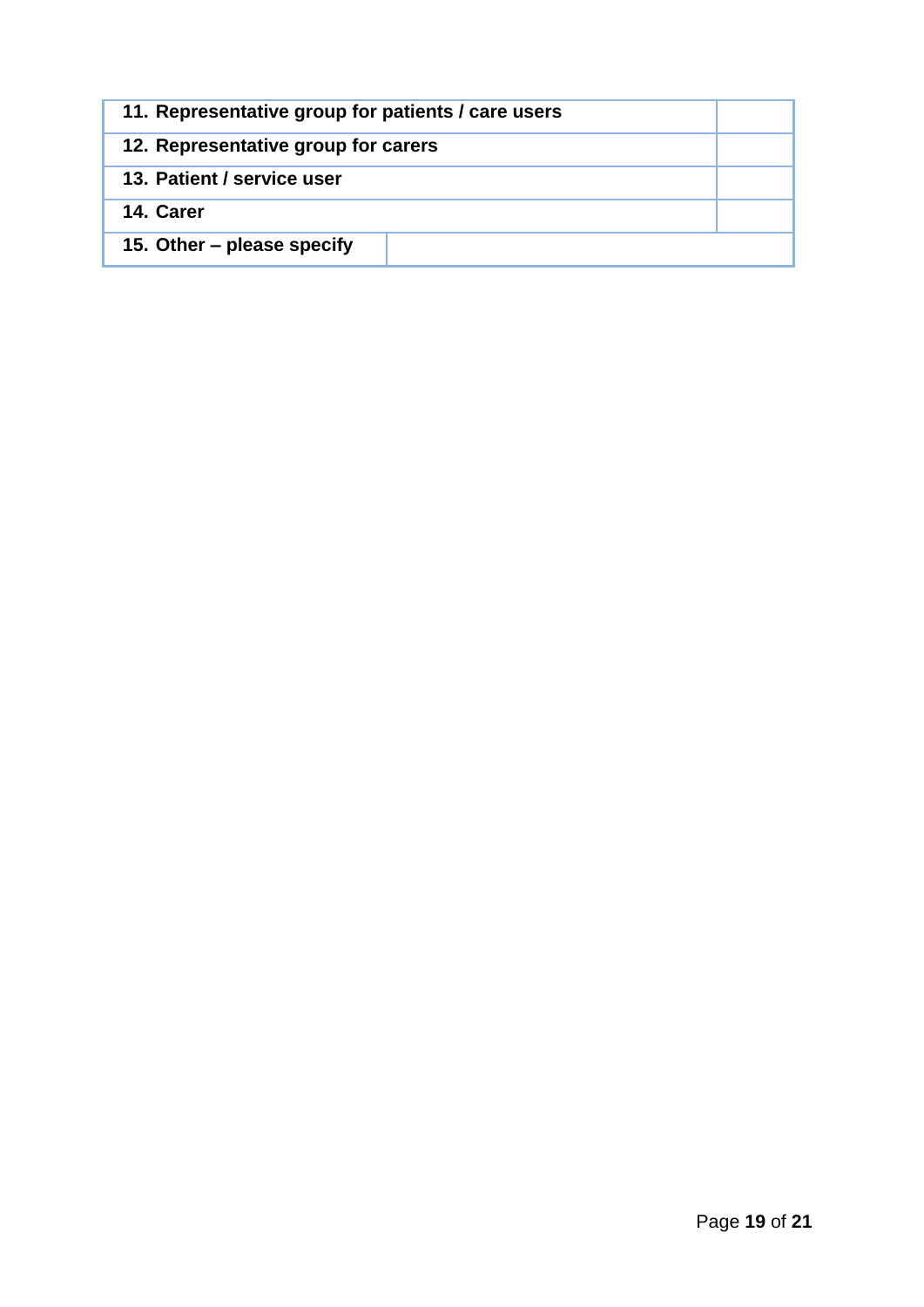

# **PRESCRIBED FORM AND CONTENT OF PERFORMANCE REPORTS RELATING TO THE PUBLIC BODIES (JOINT WORKING) (SCOTLAND) ACT 2014**

# **CONSULTATION QUESTIONS**

1. Do you agree with the prescribed matters to be included in the performance report?

| Yes |  |
|-----|--|
| No  |  |

2. If no, please explain why:

Overall our members agree with the prescribed part of the performance report. However some have noted difficulty in splitting information in the way that it is asked for. For example splitting the partnership spend on supporting unpaid carers will be difficult as the it is often the case that services are designed to support both the person receiving care and their unpaid carer.

Our members have also expressed concern as to how this outcome focussed system will work the process drive HEAT targets.

3. Are there any additional matters you think should be prescribed in the performance report?

| Yes |  |
|-----|--|
| No  |  |

- 4. If yes, please tell us which additional matters should be prescribed and why:
	-
- 5. Should Scottish Ministers prescribe the form that annual performance reports should take?

**Yes**